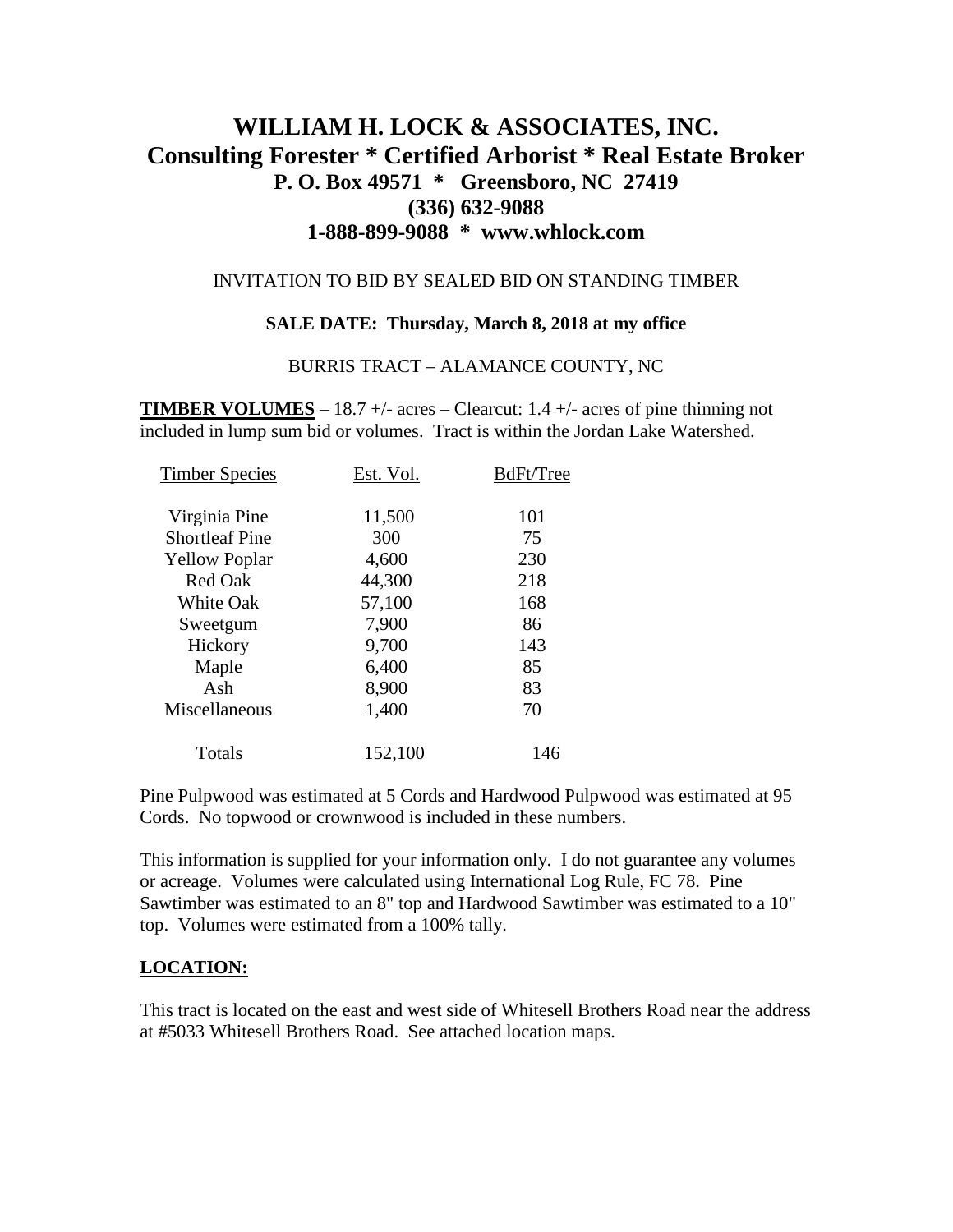Page Two Burris Tract - Timber Sale Sale Date: Thursday – March 8, 2018

# **BIDS:**

The Burris Tract is being sold on a lump sum sealed bid basis. The per unit bid for the pine thinning will be determined once the Buyer has been selected. Bids will be accepted by **regular mail** if received by 5:00 pm on Wednesday, March 7, 2018 **OR** bids will be accepted by **email [\(whlock@whlock.com\)](mailto:whlock@whlock.com), telephone (336-632-9088), fax (336-632- 9088), or in-person** at my office until 11:00 am on Thursday, March 8, 2018. At 11:00 am on Thursday, March 8, 2018 all bids received will be recorded. The successful bidder will be notified within 24 hours of the bid openings. A 10% deposit may be requested to be delivered to William H. Lock & Associates, Inc. within 72 hours of the bid opening. The balance of the sales price is to be delivered at the sale closing. The seller reserves the right to refuse or accept any and all bids. Seller will consider all bids. The seller will be responsible for the timber deed preparation, revenue stamps if recorded, and the forestry consultant fees. The buyer will be responsible for all other closing costs. A \$1,000 performance deposit will be payable at closing and held in a non-interest bearing trust account until satisfactory completion of logging. The performance deposit does not limit the buyer's liability.

# **PLACE OF SALE:**

The timber sale will be held at the office of William H. Lock & Associates, Inc. in Greensboro, NC. The office address is 375 S. Swing Road, Greensboro, NC 27409. Telephone and Fax: 336-632-9088; [Email: whlock@whlock.com](mailto:Email:%20whlock@whlock.com) 

# **CONDITIONS OF SALE**:

1. The Buyer shall have 24 months from the date of the timber deed to cut and remove all merchantable timber within the "Sale Areas". "Creek Buffers" have been marked with Blue Flagging. No blue flagged trees marking the buffer boundaries may be cut and no trees within the Buffers or Out areas are to be harvested. The sale boundaries are marked with pink flagging. No trees marked with pink flagging and no trees beyond the pink flagging are to be harvested. The tract is within the Jordan Lake Watershed and the Buyer must follow all of these rules and regulations.

2. The Buyer shall access the tract from Whitesell Brothers Road along any existing farm paths leading into the wooded sections of the tract. All access routes will need to be installed and/or maintained according to all North Carolina Best Management Practices, Forest Practice Guidelines, and any applicable river basin or watershed rules. All roadways must remain open and passable by ordinary traffic at all times. The roadways must be left in similar condition at the completion of the harvesting operation as they were at the beginning of the harvesting operation, reasonable wear and tear accepted. Call W.H. Lock if there are questions concerning access routes.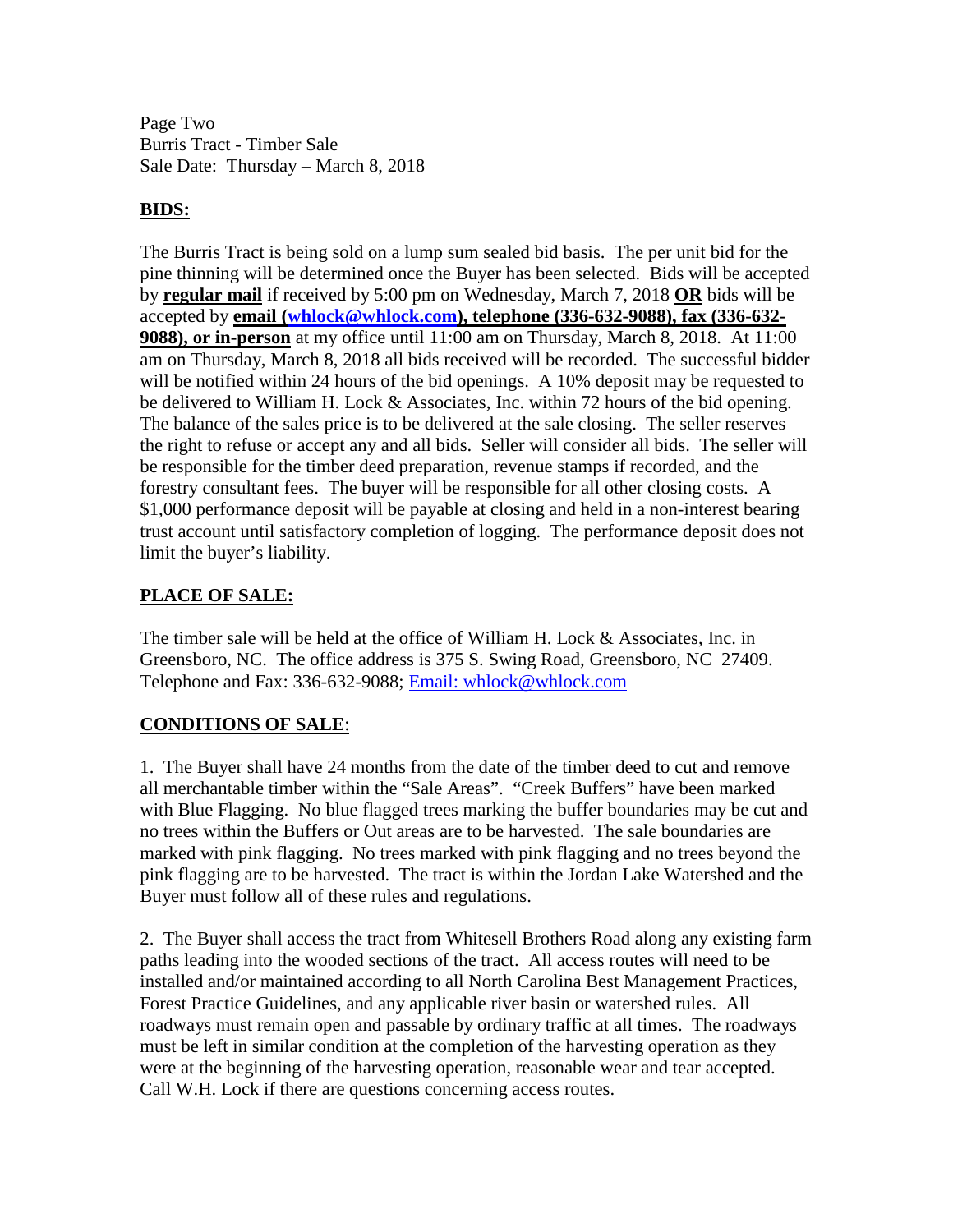Page Three Burris Tract - Timber Sale Sale Date: Thursday – March 8, 2018

3. The Buyer is responsible for maintaining a clean site. No equipment parts, trash, tires or other debris created as a result of the harvesting operation shall be left on the property. It shall be the Buyer's responsibility to clean up any hazardous material or chemical waste spills including but not limited to Diesel Fuel, Hydraulic Fluid, Machine Oil, and/or Gasoline upon the subject property if deposited as a result of the harvesting operation. Responsibility will include any required remediation including but not limited to the removal of contaminated soils.

4. Harvesting operations must not interfere with any farming operations and farming operations must not interfere with any harvesting operations. Decking, loading or hauling will not be permitted in any existing open fields or pastures immediately adjacent to the timber unless approved by William H. Lock & Associates, Inc. If approved, open areas must be free of logging debris, smoothed when completed, and re-seeded if necessary. All loading decks and truck parking areas must be reseeded when the harvesting operation is completed.

5. The Buyer is responsible for following all Federal, State, and local regulations regarding timber harvesting activities. If required, Buyer is responsible for obtaining any necessary permits or licenses required for timber harvesting. All logging operations must conform to North Carolina Best Management Practices, Forest Practices Guidelines, and any applicable river basin or watershed rules. In the event that a non-compliance situation is identified on the tract as a result of the harvesting operation, William H. Lock & Associates, Inc. will have the express right to suspend the harvesting operation until the situation is brought into compliance. No trees or other logging debris shall be left in or across the property boundary, sale cutting lines or access roads and paths.

6. All necessary sale harvest boundaries have been marked with pink flagging. Landowner guarantees the pink flagged sale boundaries. No flagged trees denoting the sale boundary shall be cut and no trees outside the boundary lines shall be cut. If trees marking the sale boundary are cut, North Carolina timber trespass laws may apply. No trees shall be cut to fall on a neighboring landowner's property or where potential damage may occur. If existing property corners are damaged or removed as a result of the harvesting operation, Buyer agrees to replace the markers at the correct surveyed location at their own expense.

7. Buyer agrees to notify William H. Lock & Associates, Inc., P. O. Box 49571, Greensboro, NC 27419 at least 3 days in advance of the beginning of the harvesting operation and at least 3 days in advance of the completion of the harvesting operation. The buyer and/or logger must complete a pre-harvest inspection with WHL & Associates prior to beginning any logging activity.